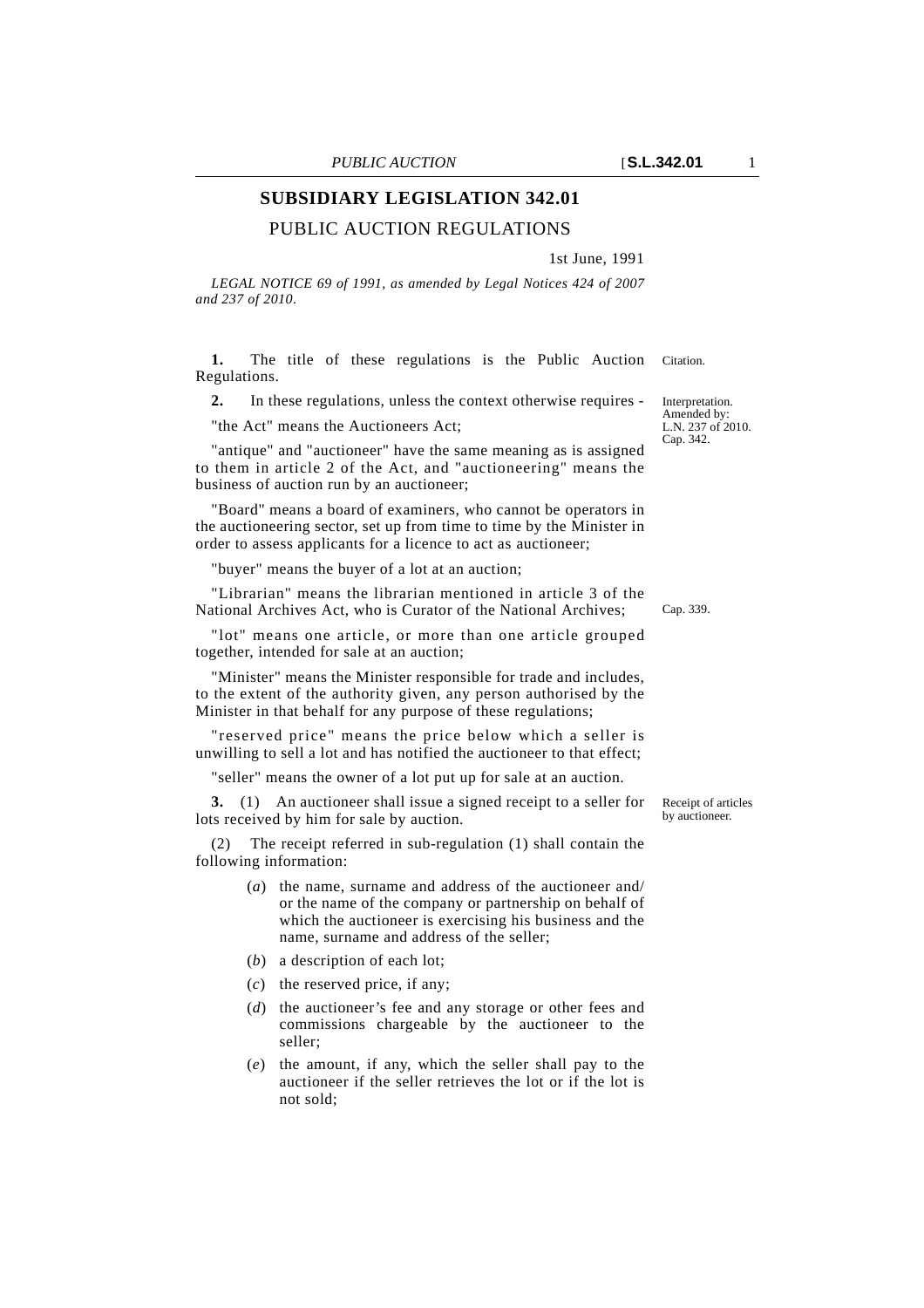(*f*) any other condition of auction which the seller and the auctioneer may agree thereon.

(3) An auctioneer may refuse to accept a lot for sale in an auction.

Catalogue. **4.** (1) An auctioneer shall, in respect of each auction to be conducted by him, publish a catalogue of the lots being put up for auction.

> (2) The catalogue mentioned in sub-regulation (1) shall contain the following information:

- (*a*) the name of the auctioneer and/or the name of the firm or partnership on behalf of which the auctioneer is trading and the address of his office;
- (*b*) the place where the auction is due to be held;
- (*c*) the dates and times for viewing of the lots on auction and the dates and times of the auction;
- (*d*) the lots due to be auctioned on each day of the auction;
- (*e*) the conditions of the auction and the fees due to be paid by the buyer of a lot at the auction in addition to the purchase price and other charges permissible or imposed by law, including duty imposed under the Duty on Documents and Transfers Act;
- (*f*) the deposit to be made by the buyer;
- (*g*) a sequential list giving a correct description of each lot to be auctioned;
- (*h*) the lots having a reserved price, below which the seller is unwilling to sell the lots, should be marked by an asterisk in the catalogue;
- (*i*) any lots which are the property of the auctioneer;
- (*j*) the price of the catalogue.

(3) Catalogues shall be available for sale at the place where the auction is due to be held on the days fixed for viewing of the lots to be auctioned and on the days of the auction.

(4) A copy of the catalogue shall also be exhibited in a prominent place for public viewing in each room of the building where the auction is being held.

**5.** (1) An auctioneer shall publish in at least two daily newspapers the time and dates of the place of viewing and of the auction together with a general description of the lots to be auctioned.

(2) Such publication shall take place at least one clear day before the first day of viewing.

Viewing. **6.** (1) On each day of viewing an auctioneer shall allow a minimum time of two hours for the viewing of the lots to be sold by auction.

> (2) No article may be withdrawn from the auction either by the auctioneer or by the seller at any time after the commencement of

Cap. 364.

Public notifications.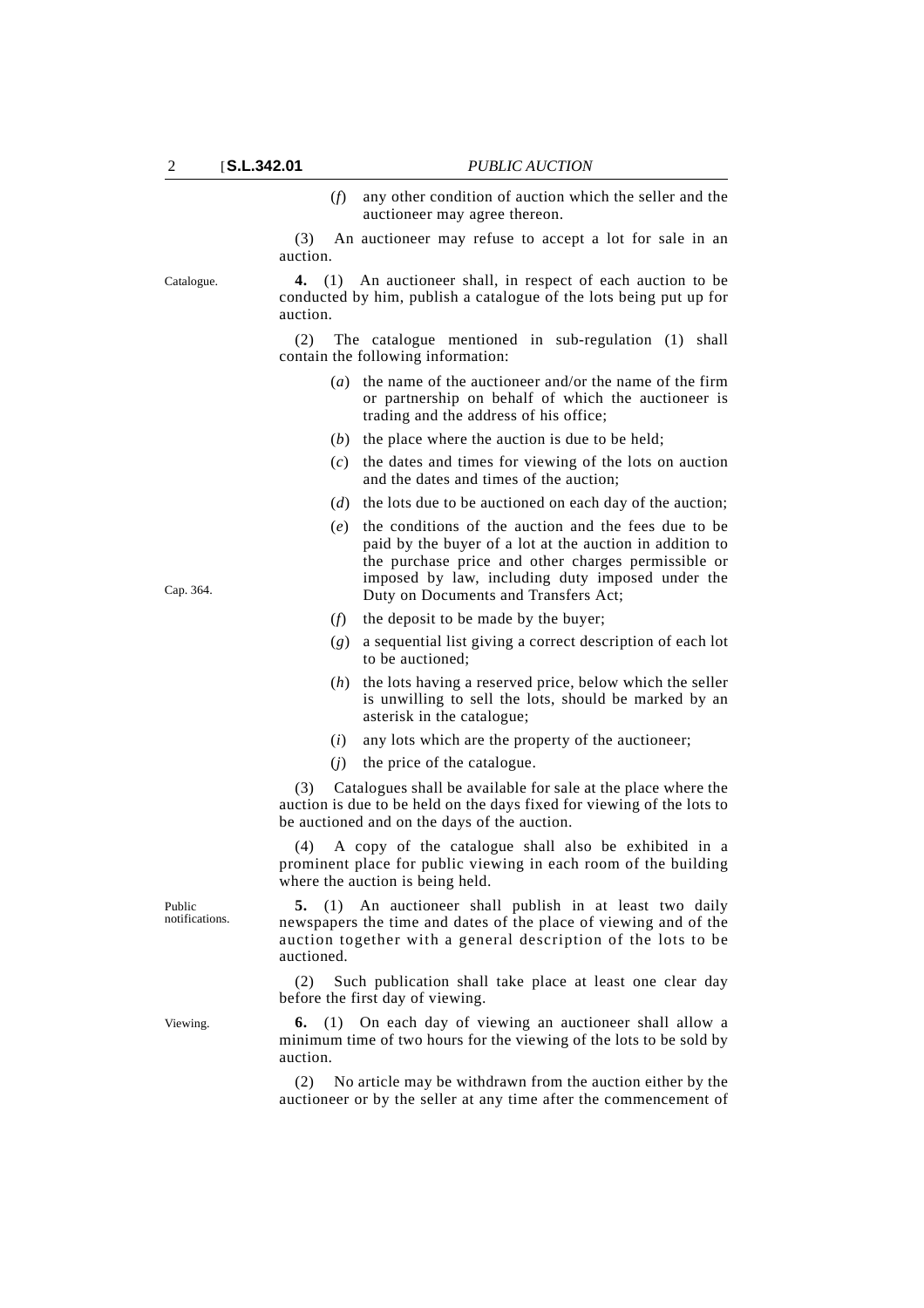the period of viewing by the public.

There shall be charged no fee by the auctioneer or by any other person for entry to the place where the auction is to be held either during the days of viewing or the days of the auction.

**7.** (1) An auction shall be conducted by the auctioneer The auction. specified in the catalogue referred to in regulation 4:

Provided that where the auction is to be conducted by an auctioneer other than the auctioneer notified in the catalogue, notice to that effect shall be given to the public attending the auction at the commencement of the auction on each of the auction days and a written notice to the same effect shall be prominently displayed at the place of auction throughout the auction days.

(2) An auctioneer shall auction all the lots entered in the catalogue in the order set down therein.

(3) An auctioneer shall identify each lot to be auctioned by the lot number and description of the lot as generally set out in the auction catalogue.

(4) An auctioneer shall not himself or through any other person acting on the same auctioneer's behalf place bids, and an auctioneer shall not in any way buy lots at an auction being conducted by himself.

(5) An auctioneer shall not bid or buy, directly or indirectly, at his auctions for any other person.

An auctioneer shall not take account of a bid unless it is made clearly and publicly.

(7) An auctioneer shall not raise the price of a lot until and unless a genuine higher bid has been made by a bidder.

(8) An auctioneer shall knock down the lot if, after repeating the last bid three times, no further bids are made.

(9) An auctioneer shall either assign the lot to the highest bidder making the last bid, or shall, subject to the provisions of regulation 8, remove the lot from the auction by declaring it as "bought in".

**8.** (1) When a lot is marked as having a reserved price, the Reserved price. auctioneer cannot declare a lot sold if no offer at least equal to the reserved price has been made.

When no reserved price has been set against a lot and a bid is made for that lot, the auctioneer may not withdraw the lot from the auction or declare it "bought in".

A lot may not be bought in if the reserved price thereof has been equalled or exceeded by the last bid, and the auctioneer shall not declare a lot as "bought in" if a bid at least equivalent to its reserved price has been made.

**9.** (1) The buyer may be required by an auctioneer to make a deposit in respect of the lot purchased by him. provided that no deposit may exceed ten per cent of the price at which the lot was knocked down and assigned to the buyer.

Buyer's deposit and receipt.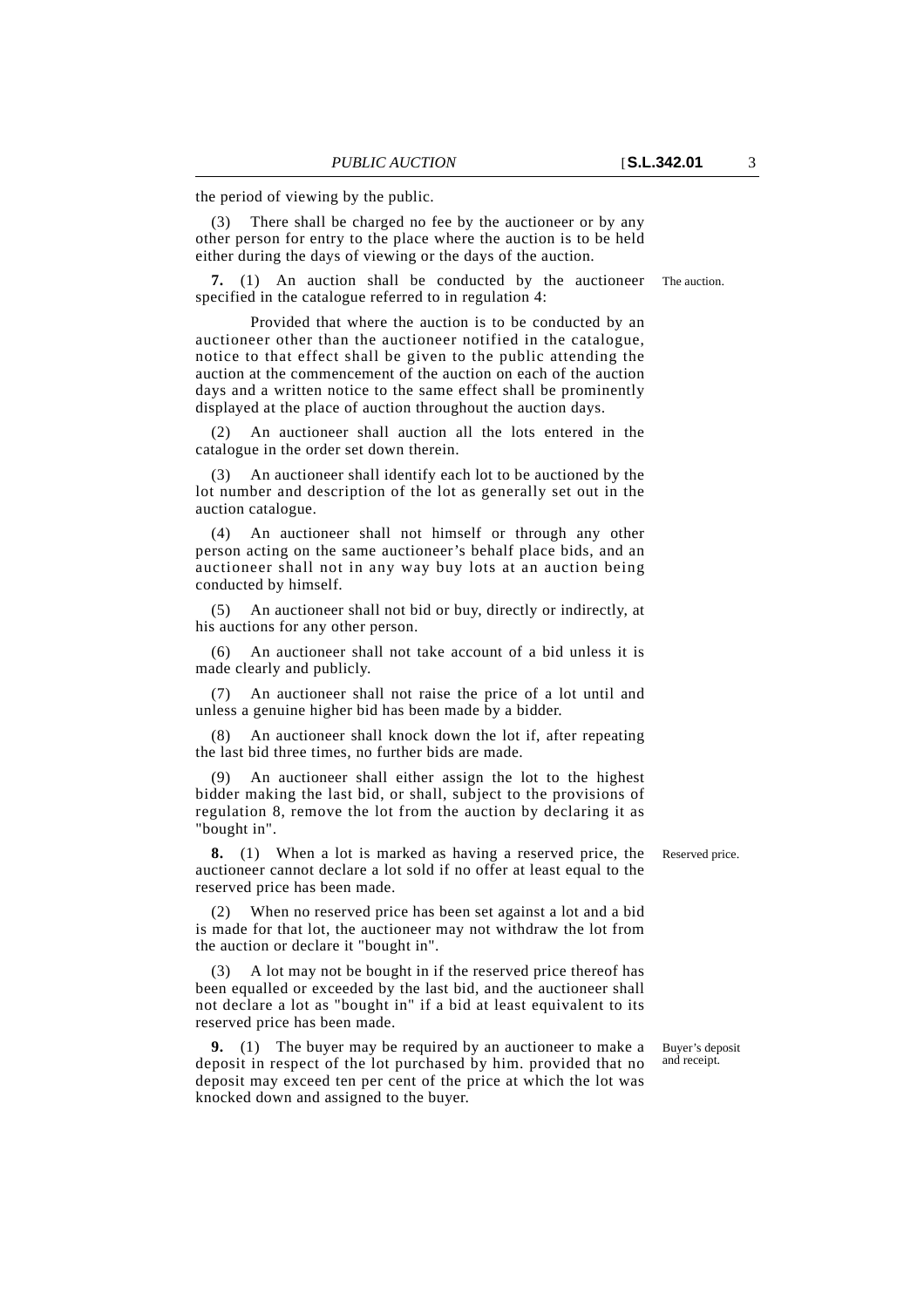(2) A deposit made by a buyer shall be forfeited to the auctioneer in the event that the buyer does not collect the lot and pay the balance of the purchase price and the fee and the charges due by the buyer in terms of regulation 4(*e*) by the end of the second working day subsequent upon the last day of the auction.

(3) On forfeiture of a deposit, out of which deposit the auctioneer is entitled to retain the equivalent of the commission chargeable to the buyer under regulation 14, the sale of a lot to the buyer shall be considered rescinded.

(4) In handing over a lot to a buyer, the auctioneer shall require the buyer to provide him with a receipt for the lot.

Records. **10.** (1) Where an auctioneer conducts other business, auctioneering shall be kept and run as a separate business, and separate records, books, accounts and other documents as required by these regulations or by any other Act shall be kept.

> (2) An auctioneer shall keep records showing in respect of each sale by auction and in respect of the lots sold therein -

- (*a*) the date or dates of the auction;
- (*b*) the address where the auction was held;
- (*c*) the lot number of each lot sold;
- (*d*) the name and address of the sellers of the lots sold by auction;
- (*e*) the name and address of the buyer of each lot, or, in the case of a lot which has been bought in, a statement to that effect;
- (*f*) the price at knock down where a lot has been sold.

(3) An auctioneer shall keep books of account in conformity with the principles of regular book-keeping, as well as documents and receipts given out to sellers and secured from buyers.

(4) The accounts, documents and receipts shall be kept at the main office of an auctioneer for not less than three years from the end of the calendar year in which the accounts were made and the documents and receipts were collected.

The obligation to keep books of account and to preserve documents according to any other law or regulation shall remain unaffected.

Minister's powers. **11.** (1) An auctioneer shall furnish any information requested by the Minister within a period of fifteen days from the date of service of a written request upon an auctioneer to that effect.

> The Minister shall have the right to inspect all books of accounts, documents and other records kept by an auctioneer in his premises or elsewhere.

Antiques. **12.** (1) An auctioneer shall notify in writing the Director of Museums of any antique, and the Librarian of any printed work, map, print, manuscript or other document of bibliographic or historical importance, due to be auctioned at least seven days before the first date fixed for the viewing of lots due to be sold at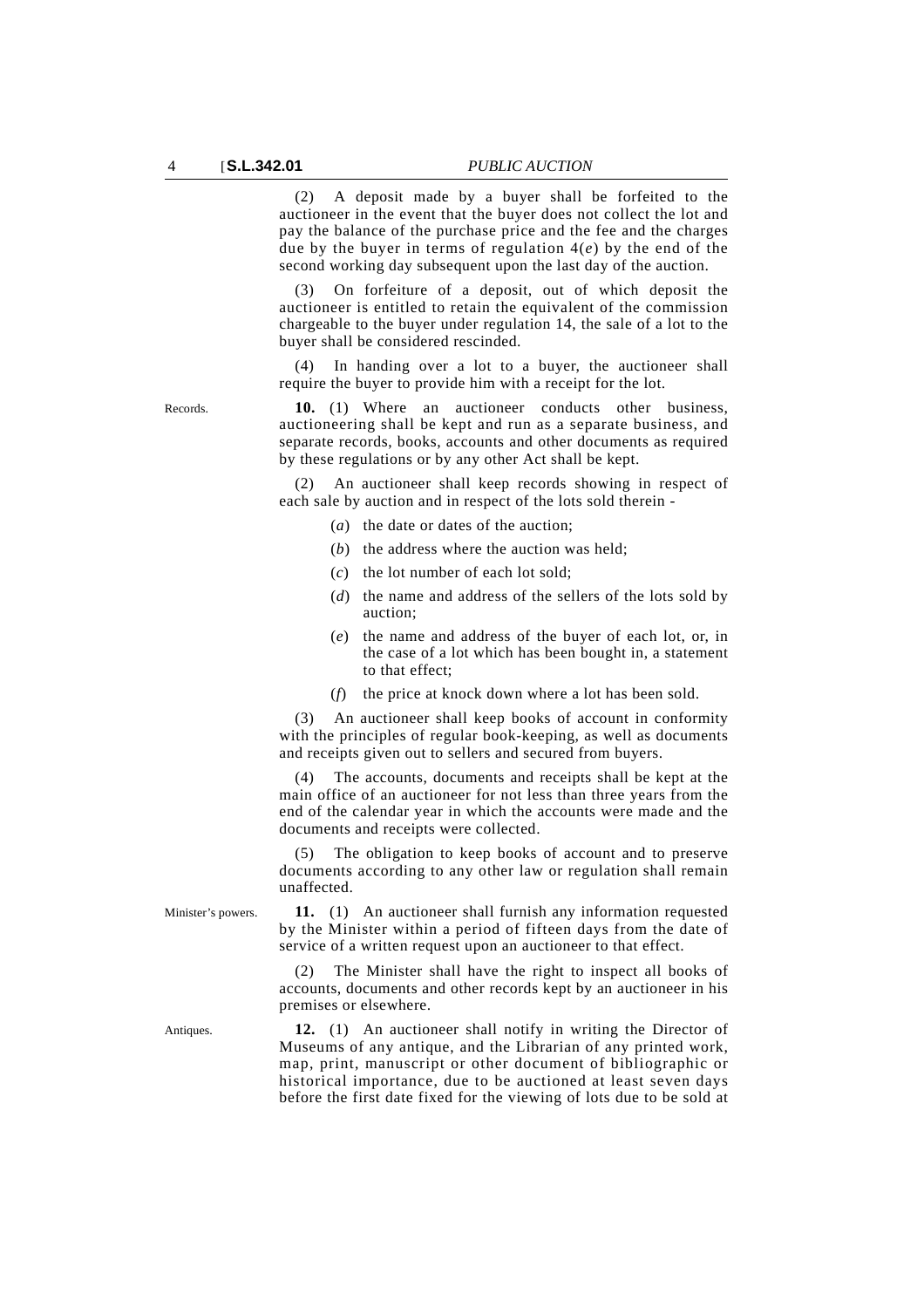(2) The auctioneer shall, together with the notification in writing referred to in sub-regulation (1), furnish the Director of Museums and, or, the Librarian. with two copies each of the catalogue of lots to be sold at that auction.

(3) The Director of Museums and, or, the Librarian may, not later than two working days before the commencement of the auction, give an auctioneer directions regarding the sale of an antique due to be auctioned, and the auctioneer shall abide by such directions.

**13.** (1) An auctioneer may, in respect of an unsold lot the reserved price of which was not reached at an auction, charge the seller a fee which shall not exceed the seller's commission on the reserved price of the lot.

An auctioneer may require a seller to collect an unsold lot after the lapse of seven days from the service of a written notice to that effect.

(3) In the event that the seller does not collect the unsold lot within a period of one month from such notice, an auctioneer shall be entitled to auction the lot without reference to the reserved price, if any, and shall pay to the seller the proceeds derived from such sale after deducting the commissions and charges due to him.

(4) In the event that the seller does not collect an unsold lot after a written notice given to him by the auctioneer to that effect, the auctioneer shall also be entitled to charge the seller a storage fee with effect from a day occurring fifteen days after the date of service of the notice, and such storage fee shall not exceed five per cent of the seller's commission in respect of every storage period of one month or part thereof.

**14.** If a lot is retrieved by the seller after its inclusion in an auction catalogue and before its viewing by the public, the auctioneer shall be entitled to charge the seller a fee which, in case a reserved price had been fixed, shall not exceed one-half of the seller's commission.

**15.** An auctioneer shall, within one month from the last day of an auction, pay to the seller of a lot the proceeds derived from the sale thereof after deducting the fees and commissions due to him.

**16.** (1) In order to qualify for the grant of a licence to act as an auctioneer, a person shall -

- (*a*) be not less than eighteen years old; and
- (*b*) be of good moral character and not have within the last three years been convicted of a criminal act relating to fraud or misappropriation of money or other articles.

(2) In addition to meeting the conditions of sub-regulation (1), the applicant must also satisfy the Board of his knowledge of:

- (*a*) national auctioneering legislation and procedure;
- (*b*) national laws and regulations relating to antiques and cultural heritage; and

Unsold lot. *Re-numbered by: L.N. 237 of 2010.*

Retrieval fee. *Re-numbered by: L.N. 237 of 2010.*

Payment to the seller. *Re-numbered by: L.N. 237 of 2010.*

Qualification requirements. *Added by: L.N. 237 of 2010.*